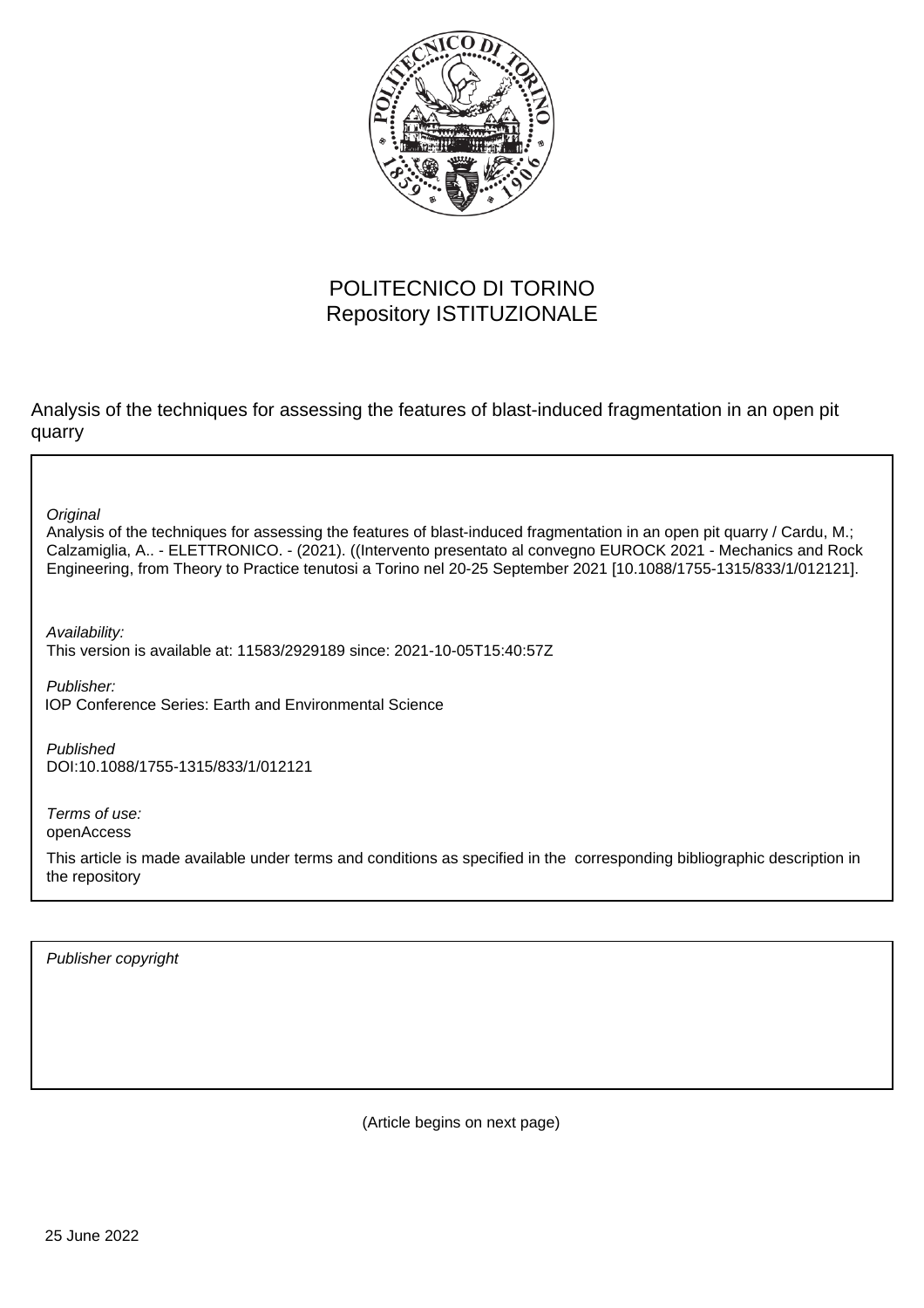## **PAPER • OPEN ACCESS**

# Analysis of the techniques for assessing the features of blast-induced fragmentation in an open pit quarry

To cite this article: M Cardu and A Calzamiglia 2021 IOP Conf. Ser.: Earth Environ. Sci. **833** 012121

View the article online for updates and enhancements.



This content was downloaded from IP address 101.56.192.89 on 05/10/2021 at 14:38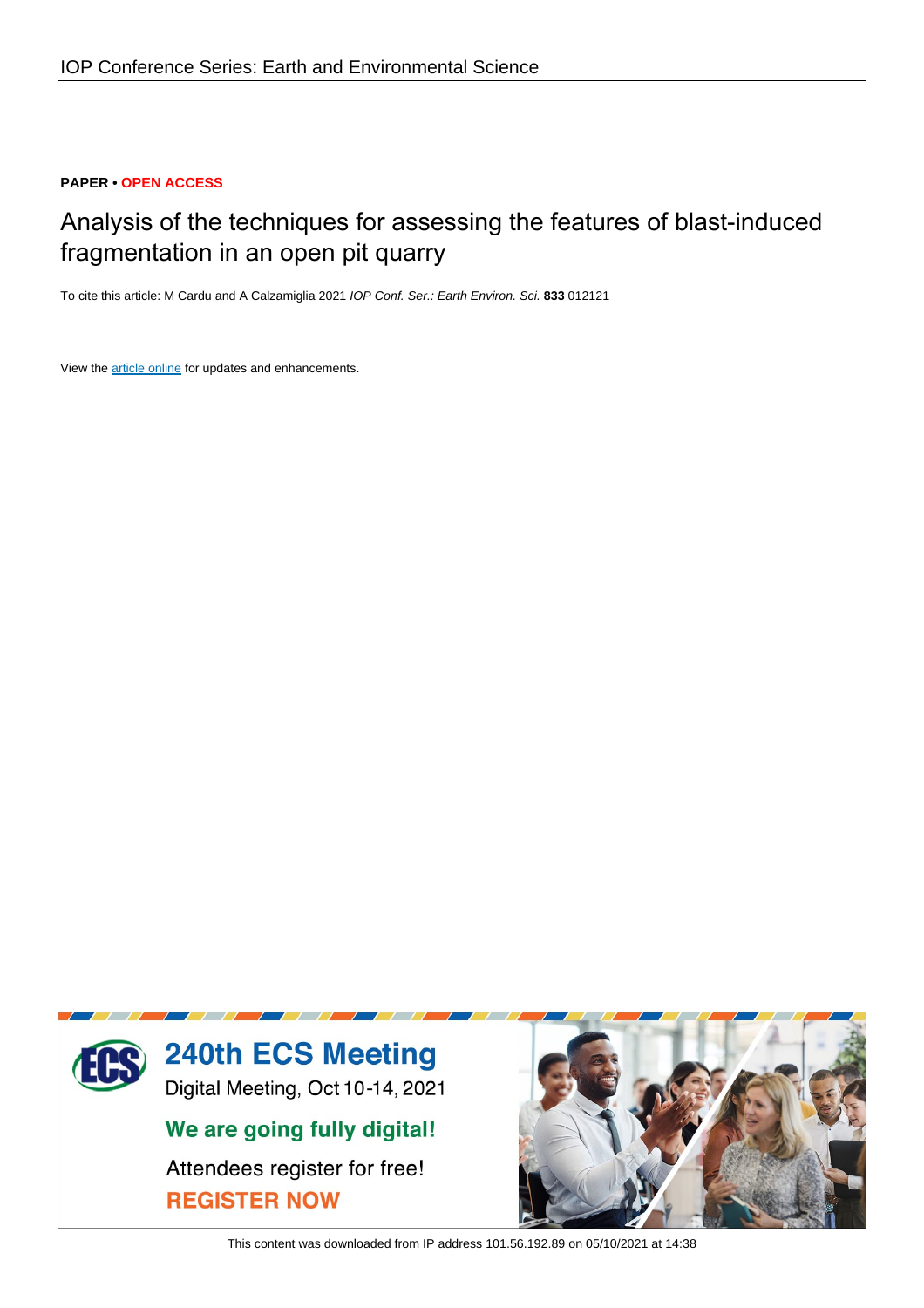IOP Conf. Series: Earth and Environmental Science **833** (2021) 012121

## **Analysis of the techniques for assessing the features of blastinduced fragmentation in an open pit quarry**

**M Cardu** 1, 2**, A Calzamiglia** <sup>1</sup>

DIATI Politecnico di Torino, Italy

<sup>2.</sup> IGG-CNR Torino, Italy

marilena.cardu@polito.it

**Abstract**. The paper deals with the study of empirical models for the analysis of blasts-induced fragmentation. To verify the reliability of the method, the results obtained a priori through the application of the models are compared with the analyses of muck piles photos taken from a series of blasts in an open pit quarry, thanks to the Split-desktop software (*Split Engineering*, *LLC*, Tucson, USA). The study of the particle size distribution is very important when sizing an excavation site, as the average size of the pile must be compatible with the equipment used for clearing and conveyance, and with the first phase of the processing plant, i.e. primary crushing. After a description of the excavation technique in use at the quarry site, its main characteristics are outlined. The parameters used to create the empirical models refer to the geomechanical characteristics of the rock, the geometry of the blasts, the characteristics of the explosive and its interaction with the rock mass, paying attention to the correlation between initiation timing and induced fragmentation. A detailed description of some empirical models together with the Splitdesktop software were therefore provided. Thanks to both data and photos of the muck-piles from the exploitation at the quarry, the particle size curves resulting from each model were compared with those obtained from the software. This allowed to validate the empirical method in a preliminary design phase.

### **1. Introduction**

The production cycle of an exploitation site generally develops in two phases, that of excavation and that of processing. The excavation technique depends on both the type of deposit and the geomechanical characteristics of the exploited material. In this case, the drill and blast technique will be analysed for an open pit quarry. As known, this technique involves carrying out a series of cyclical operations, consisting of: evaluation of the geometry of the blast, choice of explosives and initiation systems, charging and initiation, scaling, loading, hauling and dumping. Based on the different phases of the cycle, there are many factors that influence and are influenced by the size of the blasted material [1]. Particularly, the grain size distribution and its maximum size  $D_{\text{max}}$  is important, as it represents the maximum size that the opening of the crusher jaws can accept. Therefore, the desired fragmentation is a key parameter in the design of a blast  $[2 - 3]$ ; it is influenced by the drilling diameter, the blasting pattern, the type and the amount of charge used [4]. To study the fragmentation induced by a blast, the geomechanical properties of the rock mass and its response to explosives have to be considered: as a first approximation, the impedance of the "rock-explosive" pair is a parameter that allows an a priori estimation of the result of a blast in a given rock mass [5].

Content from this work may be used under the terms of theCreative Commons Attribution 3.0 licence. Any further distribution of this work must maintain attribution to the author(s) and the title of the work, journal citation and DOI. Published under licence by IOP Publishing Ltd 1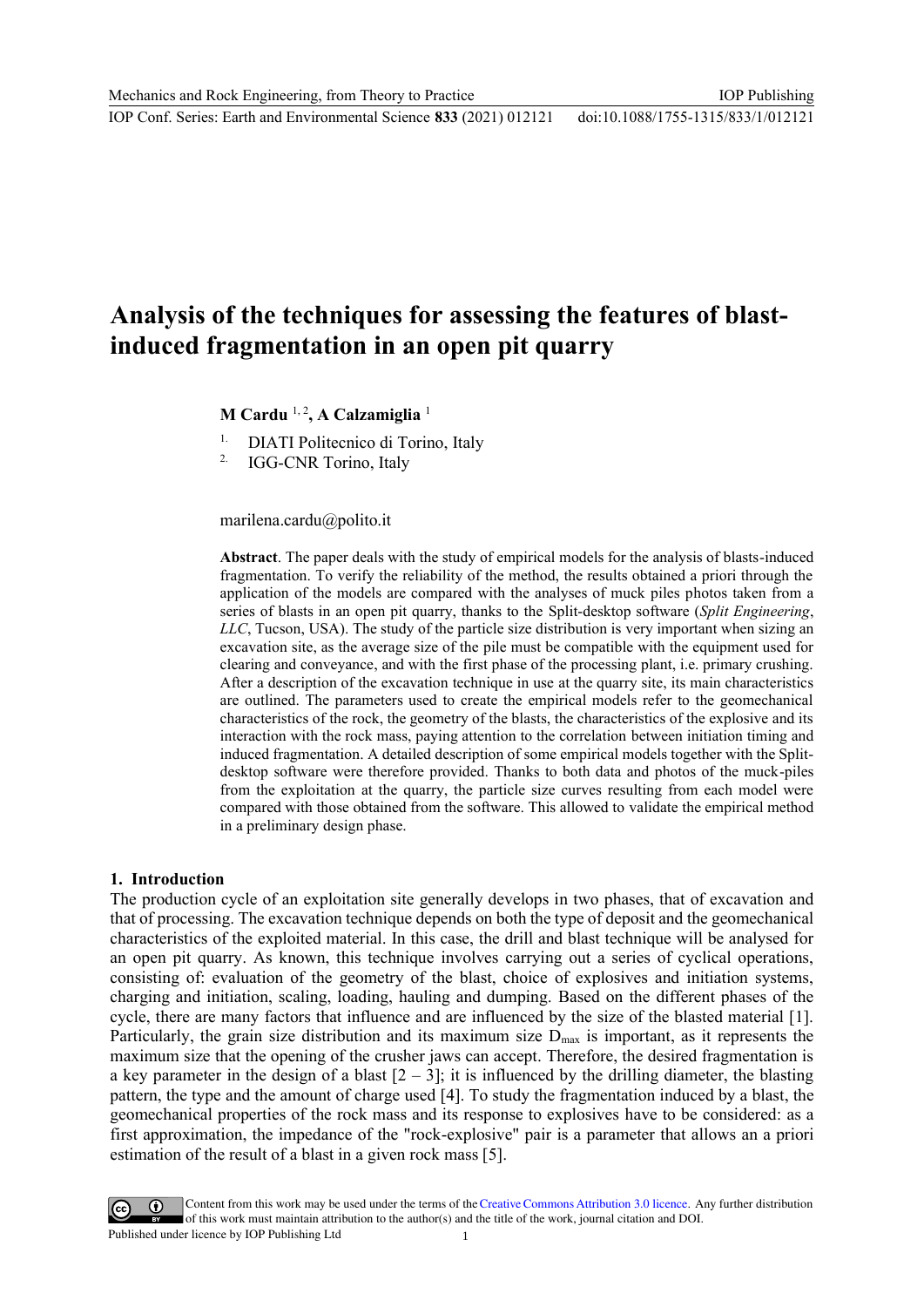| Mechanics and Rock Engineering, from Theory to Practice             | <b>IOP</b> Publishing              |
|---------------------------------------------------------------------|------------------------------------|
| IOP Conf. Series: Earth and Environmental Science 833 (2021) 012121 | doi:10.1088/1755-1315/833/1/012121 |

Some small-scale laboratory tests were performed to evaluate the effect of timing on fragmentation [3]; these tests were developed on small size limestone blocks, around 60 cm x 40 cm x 25 cm, by using different delay times and different patterns. The results showed that the average size decreases dramatically at short delay times (less than 0.1 ms), while it appears to be constant between 0.2 and 1 ms, and increases slightly for longer delays. The research also found that timing mainly affects grains with larger sizes  $(x_{80})$ , whereas finer grains  $(x_{20})$  behave almost the same for delays greater than 0.1 ms. The delay time also affects the fragmentation uniformity and it can be stated that it is greater for delay times of about 0.2 ms than for longer delay times (0.7 ms).

The study of the grain size distribution from a blast can be carried out thanks to direct or indirect methods. The most common direct method is by sieving: the test is conducted by placing a series of sieves with progressively smaller mesh sizes on top of each other and passing the sample through the stacked sieve "tower". Therefore, the particles are distributed as they are retained by the different sieves. The graphic result is the grain size distribution curve.

Among the indirect methods, the following can be quoted: observational method; empirical methods, and image analysis.

The empirical models are based on the knowledge of the type of explosive, on the delays used, on the geometry of the blast and the type of rock to be exploited. The most commonly used are: Kuz-Ram model [6]; Crush-zone model [7], KCO Model [8, 9], SveDeFo Model, [1], [10, 11], Kou-Rustan [12], Chung-Katsabanis [13] and xP-frag [14]. The empirical models return the percentage of passing on the basis of the grains size, apart from xP-frag model, which assumes a given percentage of passing and, on the basis of a series of parameters, quantifies its size at that percentage.

#### **2. Empirical models for the definition of a grain size distribution curve**

#### *2.1. The Kuz-Ram model*

Some The model was first developed by Kuznetov [6] and, following numerous rearrangements by other authors, [15] rewrote the equation as follows:

$$
\overline{X} = A \cdot q^{\frac{4}{5}} \cdot Q^{\frac{1}{6}} \text{ [m]}
$$
 (1)

where:  $\bar{X}$  is the average size distribution of the grains, A is a coefficient linked to the rock type, q is the powder factor, Q is the charge/hole.

Since the (1) does not consider the type of explosive, Kuznetov [6] modified the equation by making q explicit with reference to the TNT equivalent.

Later on, the formula was reinterpreted by numerous authors [15], [16], [8], [17], [18], who stated several empirical models to determine the average size of the muck-pile after blasting. Cunningham [15] rewrote the equation (1) as follows:

$$
x_{50} = A \cdot q^{-0.8} \cdot Q^{\frac{1}{6}} \cdot \left[\frac{E}{115}\right]^{\frac{19}{30}} \text{ [m]}
$$
 (2)

where:  $x_{50}$  [m] is the average grain size, Q [kg] is the charge/hole, E is the energy of the explosive with respect to ANFO, also known as RWS (Relative Weight Strength), 115 is the RWS of the TNT. An important change was made in terms of the A coefficient calculation: since it is related to the type and quality of the rock mass, Cunningham expressed it as a function of the discontinuities, density and hardness of the rock:

$$
A=0,06 \cdot (RMD+RDI+HF) \tag{3}
$$

where RDI (Rock Density Influence), is related to the density of the rock, according to the equation:

$$
DI = \left(25 \cdot \frac{\rho}{1000}\right) - 50 \left[\frac{t}{m^3}\right]
$$
\n<sup>(4)</sup>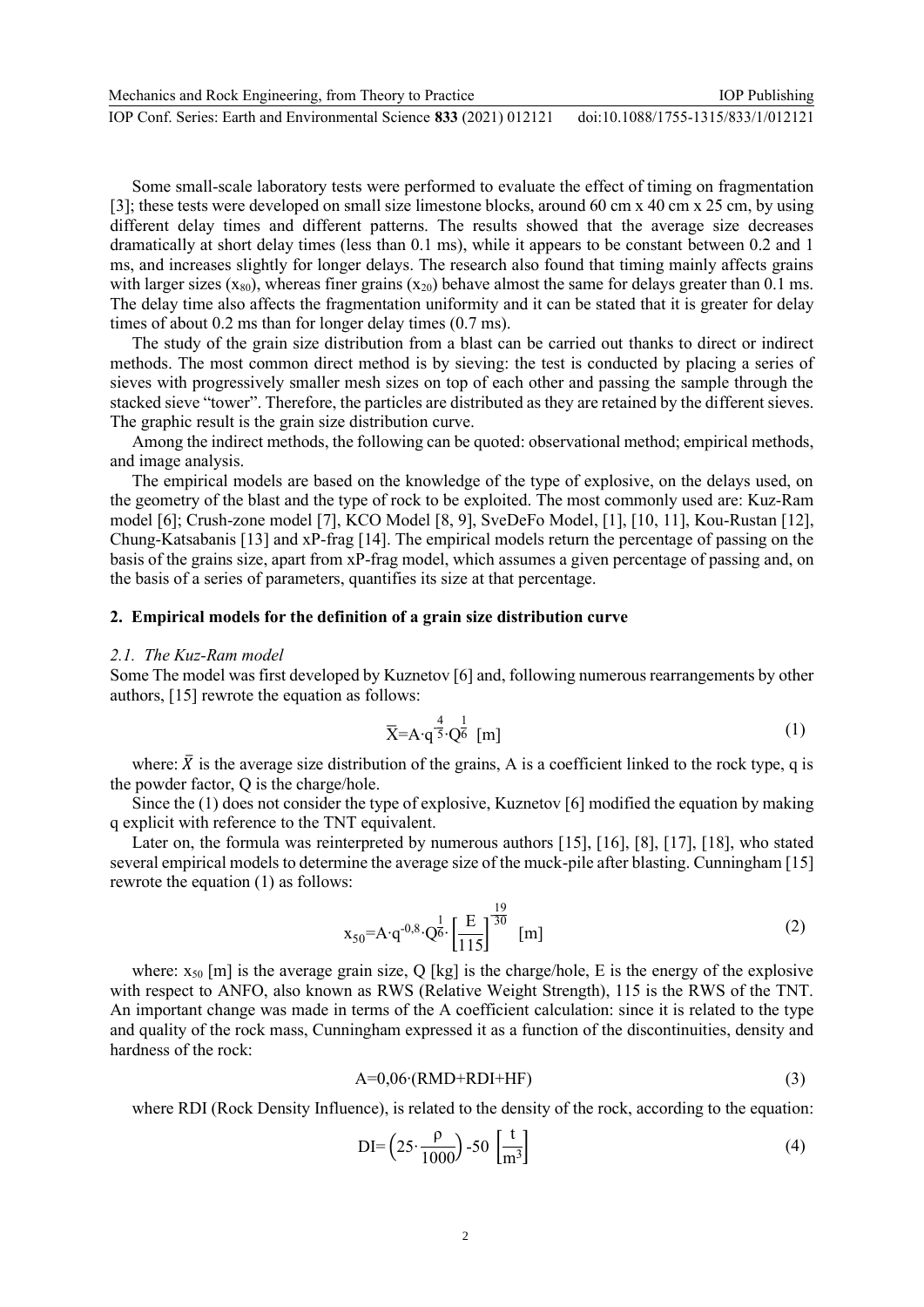HF (Hardness Factor) can assume two values depending on the elastic modulus of the rock:  $HF=E/3$ , if E<50 GPa; HF= $\sigma$  c/5, if E>50GPa.

The Rock Mass Description RDI takes into account both spacing and orientation of the discontinuities: it is = 10 for densely fracturing rocks, and 50 for massive rocks; if the dip angle of the discontinuities is greater than 30  $^{\circ}$ , it is = JF, where JF=JPS+JPA. JPS (Joint Plane Spacing) can vary depending on the spacing between the discontinuities: it is worth = 10 for spacing <0.1m, = 20 for 0.1m  $\leq$ spacing  $\leq$ oversize, and  $=$  50 for spacing $\geq$  oversize; JPA (Joint Plane Angle) can vary depending on the dip direction of the joints, and it is  $= 20$  for dip out of face,  $= 30$  for normal to face strike,  $= 40$  for dip into face. Once the average size of the fragments from the blast has been evaluated, the passing % is calculated referring to this size. The Rosin-Rammler distribution is therefore applied:

$$
R_x = exp\left[-0.693 \cdot \left(\frac{x}{x_{50}}\right)^n\right]
$$
\n(5)

where:  $R_x$  is the amount of retained material, x [mm] is the size of the grains, n is the uniformity index, and  $x_{50}$  [mm] is the average size of passing.

To calculate the passing %, eq. (5) can be used, with some changes:

$$
P(x)=1-ex p\left(-\left(1 n(2) \cdot \left(\frac{x}{x_{50}}\right)^n\right)\right) \tag{6}
$$

Once the rock type is known and the explosive is chosen, the geometry of the blast can be assessed. There are three factors that influence both the  $x_{50}$  and the uniformity index: the burden, the spacing and the drilling diameter. It follows that: if the burden increases,  $x_{50}$  also increases, while n decreases; when the spacing increases, both n and  $x_{50}$  increase accordingly; the drilling diameter, being proportional to n and inversely proportional to the square of  $x_{50}$ , involves an increase of the passing % [19].

#### *2.2. The Crush-zone model*

The crush-zone model  $[20 - 23]$ ,  $[2]$ ,  $[24]$ ,  $[25]$  assumes that the fines produced by a blast are due to both compression and shear failure, and that the coarse fragments are obtained due to the tensile failure. The crush-zone can be studied by knowing its radius  $r_c$  [mm], the volume  $V_c$  that a blast-hole can crush and the fraction of fines  $F_c$ ; different formulas can be used to calculate  $r_c$ :

Djordjevic et al. [21]: the radius of the crush-zone is estimated by equating the stress produced by a uniform distribution of the charge with the uniaxial compressive strength of the rock;

$$
r_c=r_0 \sqrt{\frac{(\rho_e \cdot D^2)}{8 \cdot \sigma_c}} \text{ [mm]}
$$
 (7)

where: r<sub>0</sub> [mm] is the hole diameter, D [m/s] is the detonation velocity,  $\rho_e \left[ \frac{\text{kg}}{\text{m}^3} \right]$  $\frac{mg}{m^3}$  is the charge density,  $\sigma_c$  [Pa] is the uniaxial compressive strength of the rock.

Szuladzinski [24]: the rock is considered as an elastic body with a compressive capacity and strength:

$$
r_c = \sqrt{\frac{2 \cdot r_0^2 \cdot \rho_e \cdot Q_{ef}}{F_c}}
$$
 [mm] (8)

where: r<sub>0</sub> [mm] is the hole radius,  $\rho_e$   $\int_{\text{mn}}^{\text{g}}$  $\frac{g}{m m^3}$  is the charge density, Q<sub>ef</sub>  $\left[\frac{N \cdot m m}{g}\right]$  $\frac{m}{g}$  is the explosive specific energy,  $F_c$  [MPa] is the confined dynamic compressive strength of the rock mass. Usually,  $F_c = 8 \cdot \sigma_c$ .

Djordjevic [25]: the formula is based on Griffith's failure criterion: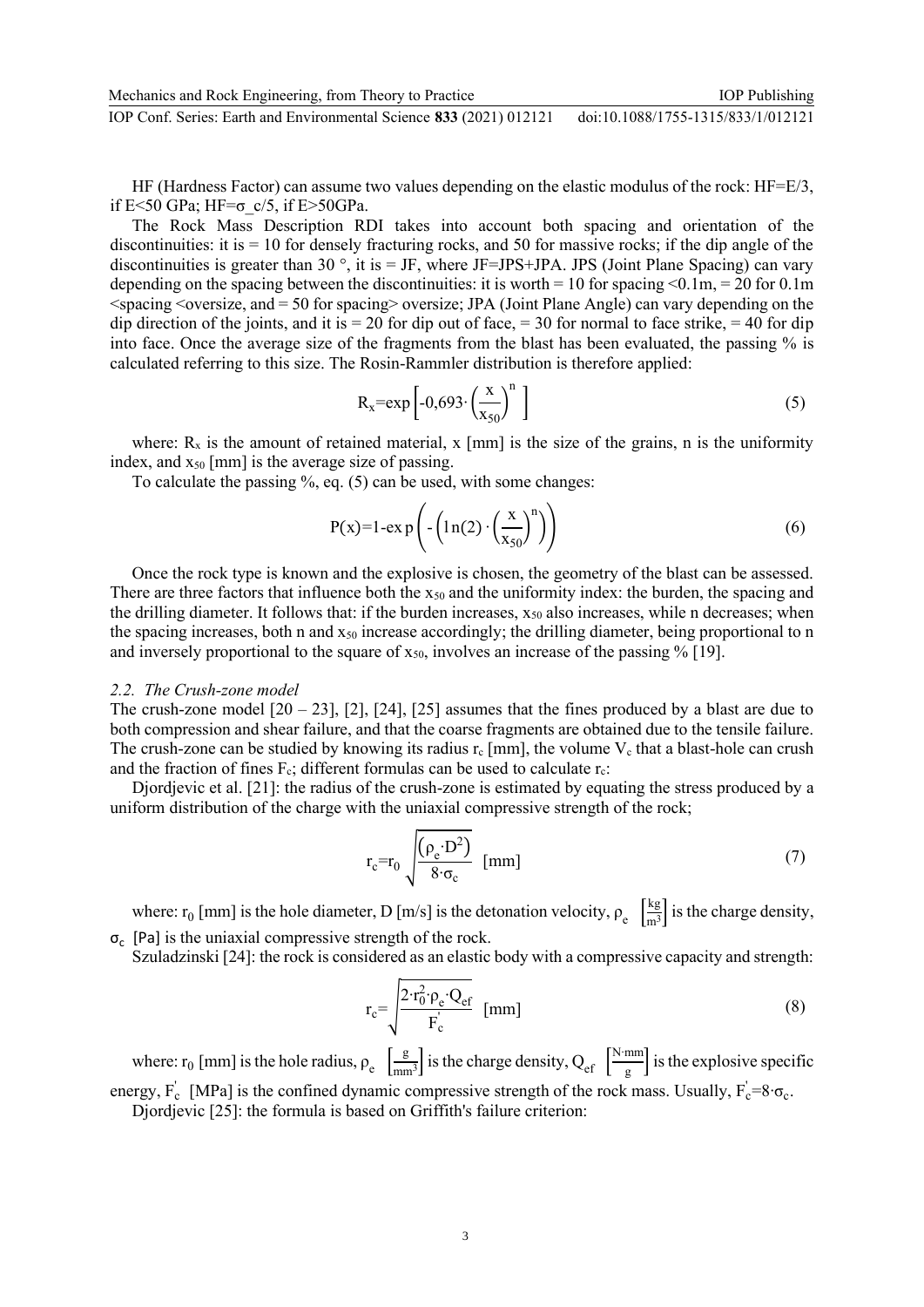IOP Conf. Series: Earth and Environmental Science **833** (2021) 012121 doi:10.1088/1755-1315/833/1/012121

$$
r_c = \frac{r_0}{\sqrt{\frac{24T}{P_b}}} \quad \text{[mm]}
$$
\n<sup>(9)</sup>

where: T [Pa] is the tensile rock strength,  $P_b = \frac{\rho_c \cdot D^2}{8}$  $\frac{1}{8}$  [Pa] is the detonation pressure.

Once the radius of the crushing zone has been calculated, the volume of fractured rock per hole  $V_c$ has to be quantified:

$$
V_c = \pi \cdot (r_c^2 - r_0^2) \cdot (H - l_s) \quad [m^3]
$$
 (10)

where:  $r_c$  [m] is the radius of the crushing zone,  $r_0$  [m] is the hole radius, H [m] is the bench height, ls [m] is the stemming length.

Once the volume  $V_c$  is known, the fraction of fines Fc can be calculated through the equation:

$$
F_c = \frac{V_c}{B_h \cdot S \cdot H} \quad [-]
$$
\n<sup>(11)</sup>

where:  $B_h = \frac{B}{c_0}$  $\frac{D}{\cos i}$  [m], i.e. the burden as a function of the hole deviation i [rad], S [m] being the spacing, H [m] the bench height.

#### *2.3. The KCO Model*

The model is named after Kuznetsov, Cunningham and Ouchterlony and is based on the Swebrec function [9]. Basically, it employs a new distribution function, which replaces that of Rosin Rammler (6):

$$
P(x) = \frac{1}{1 + \left(\frac{\ln\left(\frac{X_{\text{max}}}{x}\right)}{\ln\left(\frac{X_{\text{max}}}{x_{50}}\right)}\right)^{b}}
$$
(12)

where:  $x_{max}$ =mi n(B,S,l<sub>b</sub>) [cm],  $x_{50}$  [cm] is the average size of the fragments, b is the wave parameter of the curve and is given by the equation:

$$
b=0,5\cdot x_{50}^{0,25}\cdot \ln\left(\frac{x_{\text{max}}}{x_{50}}\right) \tag{13}
$$

This model adapts very well to fragments size  $0.5 \le x \le 500$  [mm] but it is limited at the top by  $x_{\text{max}}$ .

#### *2.4. The SveDeFo Model*

The Swedish Detonics Research Foundation [10] has developed a model that takes into account the type of rock mass and the geometry of the blast. Compared to the previous models,  $x_{50}$  is modified as follows:

$$
x_{50} = \frac{1}{6,99} \cdot \left( B^2 \cdot \sqrt{\frac{1,25}{B}} \right)^{0,29} \cdot \left( \frac{c}{s \cdot q} \right)^{1,35}
$$
 (14)

where:  $x_{50}$  [m] is the average size of the fragments, B [m] the burden, S [m] the spacing, c [kg/m<sup>3</sup>] a constant depending on the rock, which is proportional to the Powder Factor, q [kg/m<sup>3</sup>] the Powder Factor, s the force that takes into account the heat of explosion and the volume of gaseous products; for ANFO,  $s=0.84$ .

 $x_{50}$  is strictly related to the ratio S/B, and increases the more S is greater than B. Another difference compared to the previous models can be found in the grain distribution function, as the uniformity index (n) changes, assuming a constant value: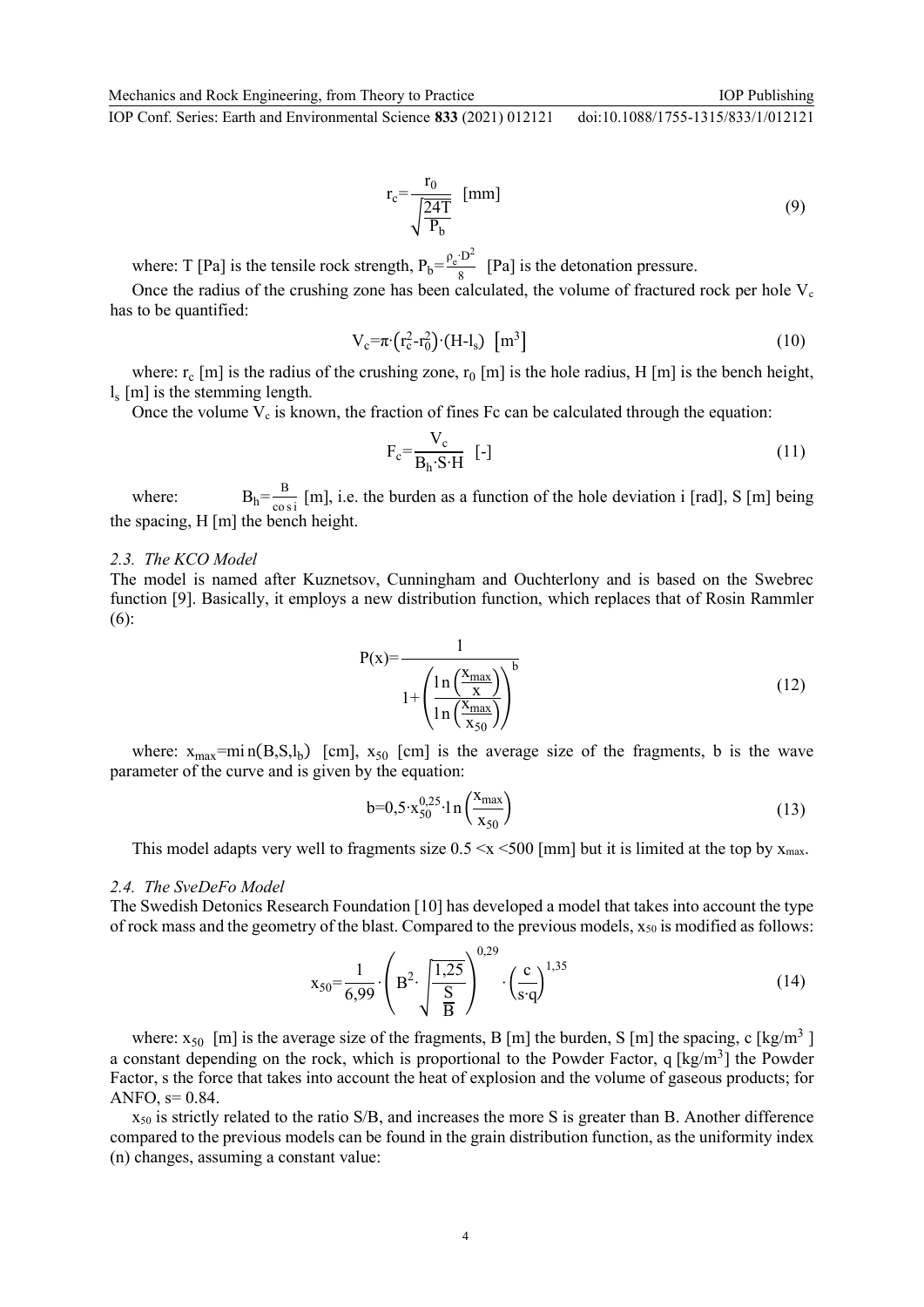IOP Publishing

IOP Conf. Series: Earth and Environmental Science **833** (2021) 012121 doi:10.1088/1755-1315/833/1/012121

> $(x)=1$ -ex p  $\left(-0,76\right)$ x  $\frac{1}{x_{50}}$ 1,35 $(15)$

#### *2.5. The Kou-Rustan Model*

It is an extension of SveDeFo, and the most influential parameters are H (bench height), B (burden) and S (spacing). This method was conceived for small-scale blasts, and it is expressed as:

$$
x_{50} = \frac{0.01}{B^{0.8}} \cdot \frac{\left(\rho_r \cdot c_p\right)^{0.6} \cdot (B \cdot S)^{0.5}}{\left(\frac{L_{\text{tot}}}{H}\right)^{0.7} \cdot D^{0.4} \cdot q} \quad [\text{mm}] \tag{16}
$$

where:  $\rho_r$  [kg/m<sup>3</sup>] is the rock density,  $c_p$  [m/s] the P-waves velocity, L<sub>tot</sub> [m] the total charged length, D [m] the detonation velocity, q  $[kg/m^3]$  the Powder Factor.

In this case, the rock is characterized by  $c_p$  and  $p_r$ . The model does not suggest a formula for the percentage of passing: however, the Rosin Rammler distribution can be applied:

$$
P(x)=1-ex p\left(-\left(1 n(2) \cdot \left(\frac{x}{x_{50}}\right)^n\right)\right)
$$
\n(17)

#### *2.6. The Chung-Katsabanis Model*

This model proposes the Rosin Rammler distribution modified according to the Kuz-Ram model, by varying the uniformity index formula, as follows:

$$
n = \frac{0,842}{\ln(x_{80}) - \ln(x_{50})} = \frac{\ln(\frac{\ln 5}{\ln 2})}{\frac{\ln x_{80}}{\ln x_{50}}}
$$
(18)

 $x_{50}$  and  $x_{80}$  can be calculated thanks to the following equations, from Kuznetsov's eq. (2):

$$
x_{50} = A \cdot Q_e^{-1,193} \cdot B^{2,461} \cdot \left(\frac{S}{B}\right)^{1,254} \cdot H^{1,266}
$$
 (19)

$$
x_{80} = 3A \cdot Q_e^{-1,073} \cdot B^{2,43} \cdot \left(\frac{S}{B}\right)^{1,013} \cdot H^{1,111}
$$
 (20)

The exponents of B, H and S are low and therefore these parameters can be negligible. As for  $x_{50}$ , the blasting pattern can be neglected: therefore, the average size of the grains only depends on the specific charge. The advantage of this model is that fewer parameters are required to calculate  $x_{50}$  and  $x_{80}$ . However, under a certain size of the fragments, the model is no longer reliable ( $x \approx 50$  mm).

#### *2.7. The xP-Frag Model*

The formula for calculating the average size of passing is given by the equation:

$$
x_p = L_c \cdot k \cdot (J_s + J_0) \cdot k_2^h \cdot \left(\frac{\sigma}{qe}\right)^{\kappa} \cdot \frac{1}{L_c^{\lambda \kappa}} \cdot f_t(\Pi_t)
$$
\n(21)

where:  $L_c=\sqrt{HS}$  [m] is the characteristic hole length, k,h, $\kappa$  and  $\lambda$  are experimental coefficients,  $J_s = min(\frac{s_j}{B}, a_s)$  [-] is a factor referring to the joints spacing, s<sub>j</sub> [m] is the spacing among the discontinuities,  $k_2 = \frac{B}{\sqrt{HS}\cdot c}$  $\frac{B}{\sqrt{HS}\cos\theta}$  [-] is the shape factor,  $\sigma=(\sigma_c^2)/2E$  [MPa] is the rock-mass strength,  $J_0=a_0$ ; $j_0$  [-] is linked to the joints orientation,  $j_0$  [-] can vary between 0,25 and 1, q [kg/m<sup>3</sup>] is the Powder Factor and e [MJ/kg] is the specific energy of the explosive, whereas  $f_t(\Pi_t)$  is the exponential of the function  $\Pi_t$ :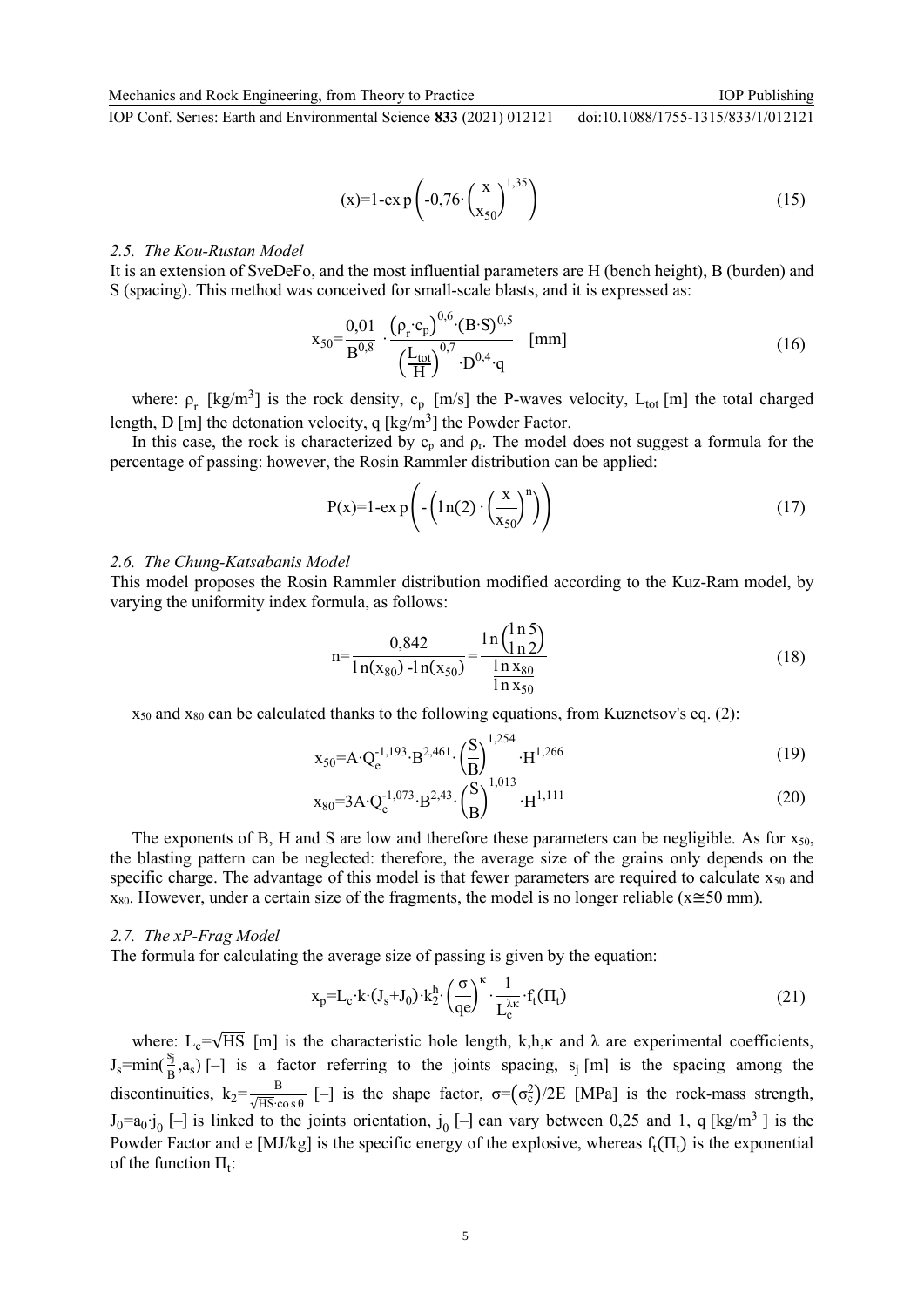Mechanics and Rock Engineering, from Theory to Practice IOP Conf. Series: Earth and Environmental Science **833** (2021) 012121 IOP Publishing doi:10.1088/1755-1315/833/1/012121

$$
f_t(\Pi_t) = \delta_1 + (1 - \delta_1 - \delta_2 \cdot \Pi_t) \cdot \exp(-\delta_3) \cdot \Pi_t \tag{22}
$$

 $\Pi_t$  [-] is a timing factor expressed by equation (23); it indicates the blasting pattern geometry as a function of the drilling diameter (represented by the characteristic length  $L_1$ ) with respect to the distance travelled by the longitudinal waves (P waves) during a delay interval:

$$
\Pi_t = (c_p \cdot \Delta t) / L_t \tag{23}
$$

where:  $c_p$  [m/s] is the P-waves velocity,  $\Delta t$  [s] is the delay among the blast-holes,  $L_t = S$  [m] is the spacing.

Once the above parameters have been calculated, the model is developed in order to relate the passing percentage and the grain size distribution [14], [19].

#### *2.8. Comparison among the empirical models*

All models are based on the type of rock, explosive, blast geometry and initiation sequence. To take into account the rock mass characteristics, eq. (3) can be used, as well as the rock density  $(\rho)$ , the P-waves velocity, the orientation of the discontinuities or the uniaxial compressive strength.

The explosives can be described referring to the Powder Factor, combined with different parameters such as: θ (equivalent TNT charge), E (explosive energy with respect to ANFO), D (detonation velocity) and  $\rho_e$  (density), s (relative strength, taking into account the heat of explosion and the volume of gases).

As for the blasting pattern, the models refer to the holes' diameter (d), burden (B), spacing (S), bench height (H), and sub-drilling (J); the firing sequence can be set according to the delay of each group of blast-holes ( $\Delta T$ ) or to the delay accuracy ( $R_s$ ).

#### **3. Image Analysis Method**

The software used in the case under study is Split-desktop. It allows evaluating the size of the grains from photographs of the muck-pile from a blast. The photograph must be of high quality and not modified, in order to allow the operator to isolate the individual grains. Furthermore, the presence of at least one (better two) dimensional reference is essential, and there must be no distortion. Finally, the light in the image has to be uniform, not to lose details due to the flash or to the presence of dark areas. Then, the photos can be processed [26].

First, it's necessary to set the scale of the photo, which can be done by entering the size of the chosen reference. In the case under study, a  $\epsilon$  0.50 coin was used, by entering the size of the diameter  $\phi$  = 24.25 mm. Then, the fine cut off must be defined, which depends on the type of rock and the size of the grains. The choice of the fine cut off must also be made on the basis of the capacity/possibility of isolating the finest grains. The image has then to be worked manually, dividing the grains that seem assembled after using the fine cut off and joining, instead, the separate ones. Finally, different dimensions are set to create the grain size distribution curve.

The data used for the application of the empirical models were drawn from the results of some blasts carried out at a limestone quarry located in northern Italy. An example of application of the Split-desktop software is provided with reference to figure 1.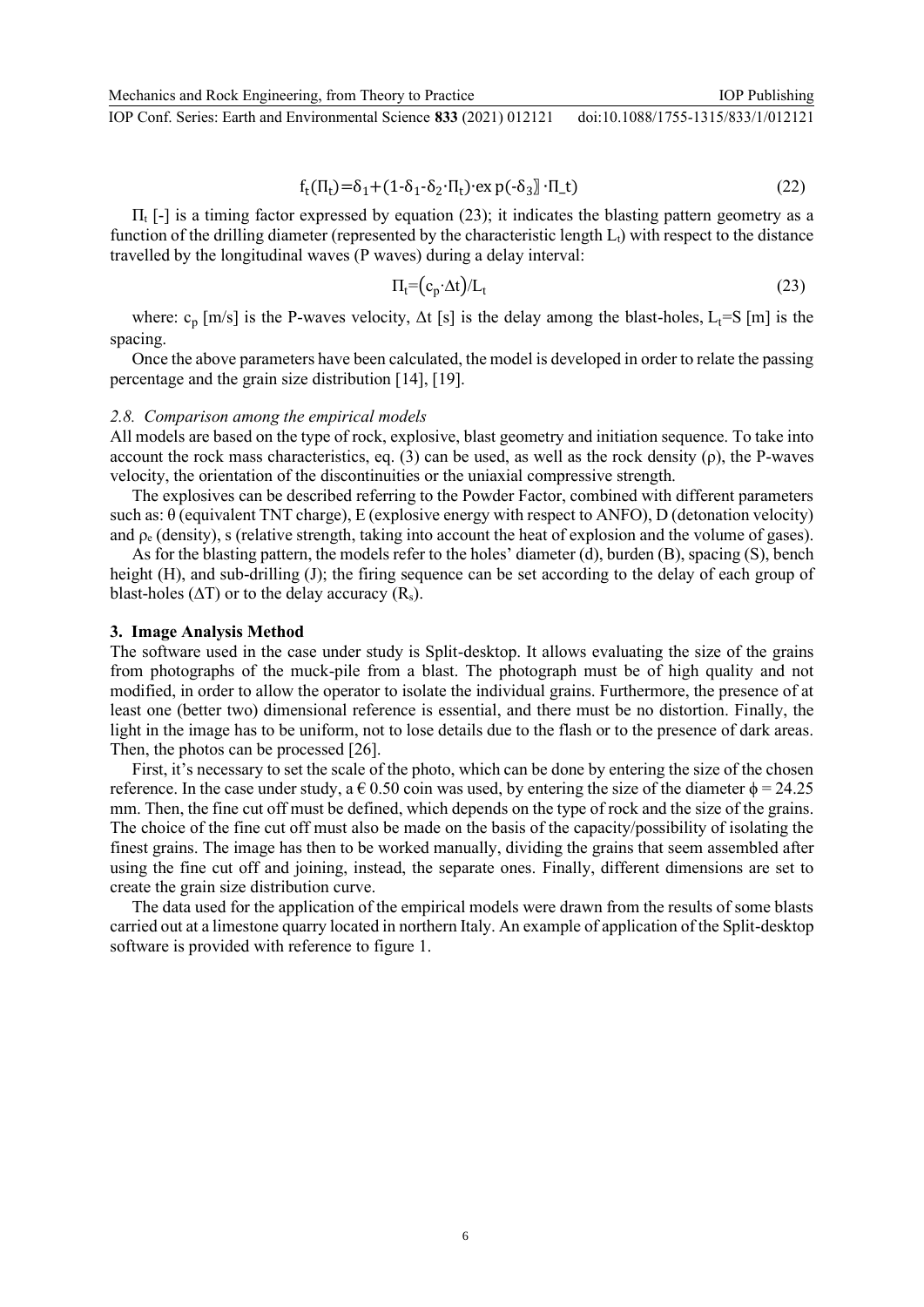

**Figure 1.** Left: Detail of the muck-pile obtained from a blast in the quarry. A 50 cent coin was used as a reference for scaling the photograph. Right: Grain size distribution referred to the picture; as it's noticeable, the curve is reliable up to a lower limit defined by the fines cut off which, in this case, was set at 32.5 mm. Moreover, the maximum size of fragments found by Split-desktop is 219.5 mm.

The particle size distributions obtained from Split-desktop were compared with those achieved by the application of empirical models. By way of example, the image shown in Figure 1 is considered, since it returns a maximum grain size greater than the others, allowing a better comparison with the empirical models.

#### *3.1. Development of empirical models*

Starting from data related to the blast geometry, the characteristics of the rock mass and type and amount of charge used, all the factors necessary to develop the models were calculated.

The exploitation of the quarry takes place on benches with  $H = 15$  m,  $B = 2$  m and  $S = 3$  m. The holes are drilled by a rotary-percussion top hammer with a diameter  $d = 101$  mm and inclination  $\alpha = 70^{\circ}$ . The deviation of the holes W is on average 0.25 m, the stemming length  $l_s$  is 5 m, the sub-drilling J is 1 m, and the deviation angle of the hole i is assumed to be  $12^{\circ}$ , but it can vary according to the skills of the operator.

As for the characteristics of the rock mass, the useful data for the development of the models are: the density of the rock  $\rho_r$  (2710 kg/m<sup>3</sup>), the compressive strength  $\sigma_c$  (100 MPa) the elastic modulus *E* (45 GPa) and the speed of the p-waves *c<sup>p</sup>* (5000 m/s). Furthermore, it was necessary to calculate the factor A (4,965) through the equation (3); therefore, RMD (50), JPS (20), JPA (30) JF (50), RDI (17,8) and HF (15) were assumed.

The explosive used at the quarry is a cartridged ANFO, with specific energy  $Q<sub>v</sub> = 3,25$  MJ/kg, density  $\rho_e$ =700-735 kg/m<sup>3</sup>, detonation pressure *P* =4060 MPa, volume of gaseous products  $V_g$  =976 l/kg; detonation velocity  $D = 2900$  m/s.

On the basis of the data quoted above, empirical models have been developed, whose grain size distribution curves are shown in Figure 2.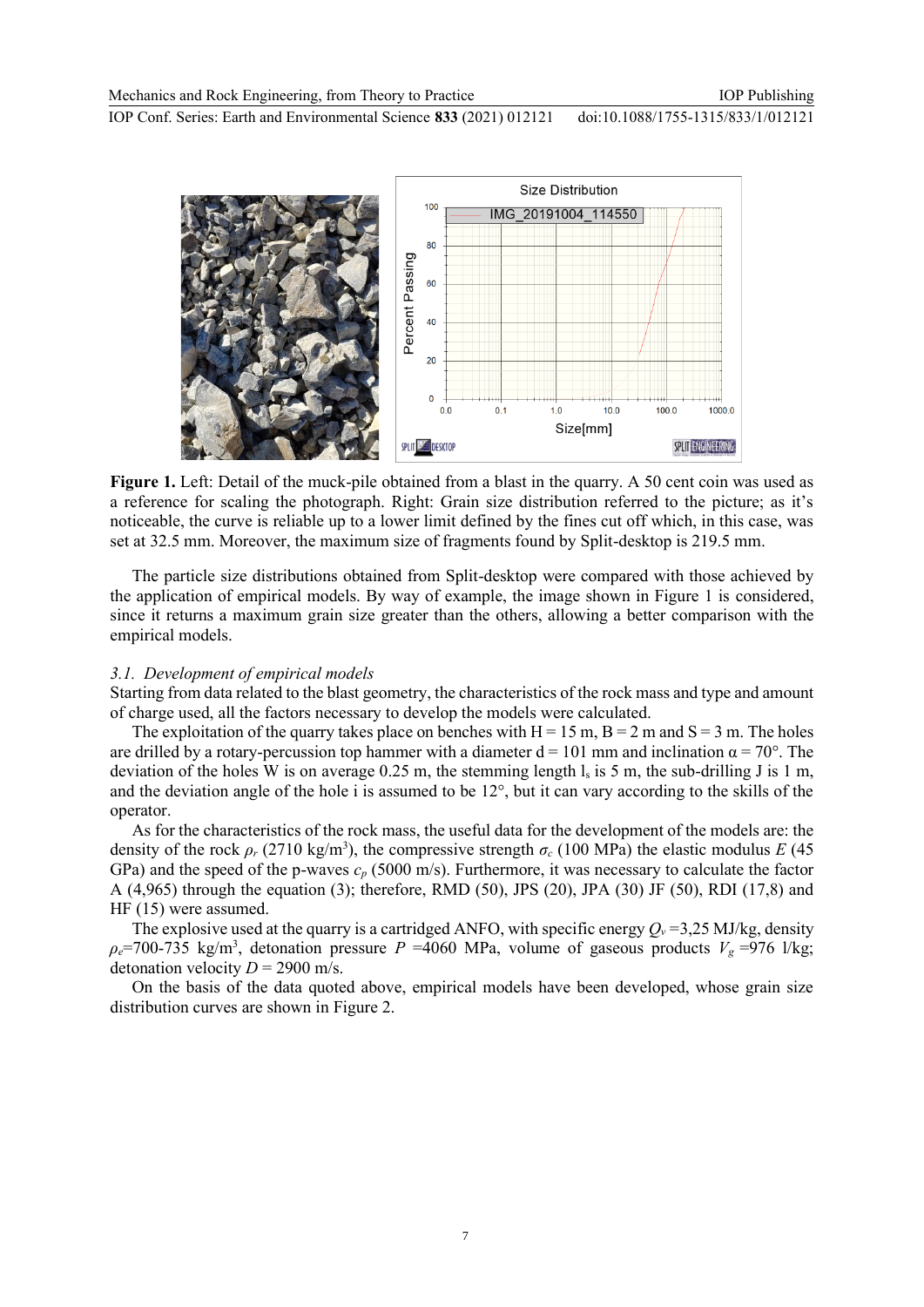IOP Conf. Series: Earth and Environmental Science **833** (2021) 012121 doi:10.1088/1755-1315/833/1/012121



**Figure 2.** Comparison between the grain size distribution curves obtained by empirical models.

As it can be noticed, the trend of the curves is similar, although the grain size sometimes exceeds that obtained by the photographs. For more detail, graphical comparisons were made between each of the empirical models and the distribution shown in Figure 1: they were limited to the size range between 1 mm and 225 mm, where 1 mm is the minimum limit imposed by the reliability of the empirical models and 225 mm is the maximum size obtained by Split-desktop. By considering the same size, the difference between the curves in Figure 3 is noticeable. The Kuz-Ram model refers to a maximum grain size of about 2000 mm, whereas that of the reference photo is 220 mm but, not taking into account the size of the fragments, the trend of the curves is almost the same. The Crush-zone model behaves similarly to the Kuz-Ram for grains bigger than  $x_{50} = 208$  mm.



**Figure 3.** Comparison between the particle size distributions obtained with Split Desktop and those form Kuz-Ram and Crush-zone models.

The trend of KCO (Figure 4) is visibly different, due to the different formulation of the distribution function; then, this model is not recommended for describing the particle size distribution resulting from blasts such as the one analysed. The Kou-Rustan model (Figure 4) behaves similarly to the Kuz-Ram and Crush-zone models. Unlike the latter, however, *x<sup>50</sup>* is smaller, being calculated according to another principle. This difference means that the passing percentage, the grain size being the same, is higher, getting closer to the values obtained by the software, showing that the Kou-Rustan can be valid for the description of the muck-pile.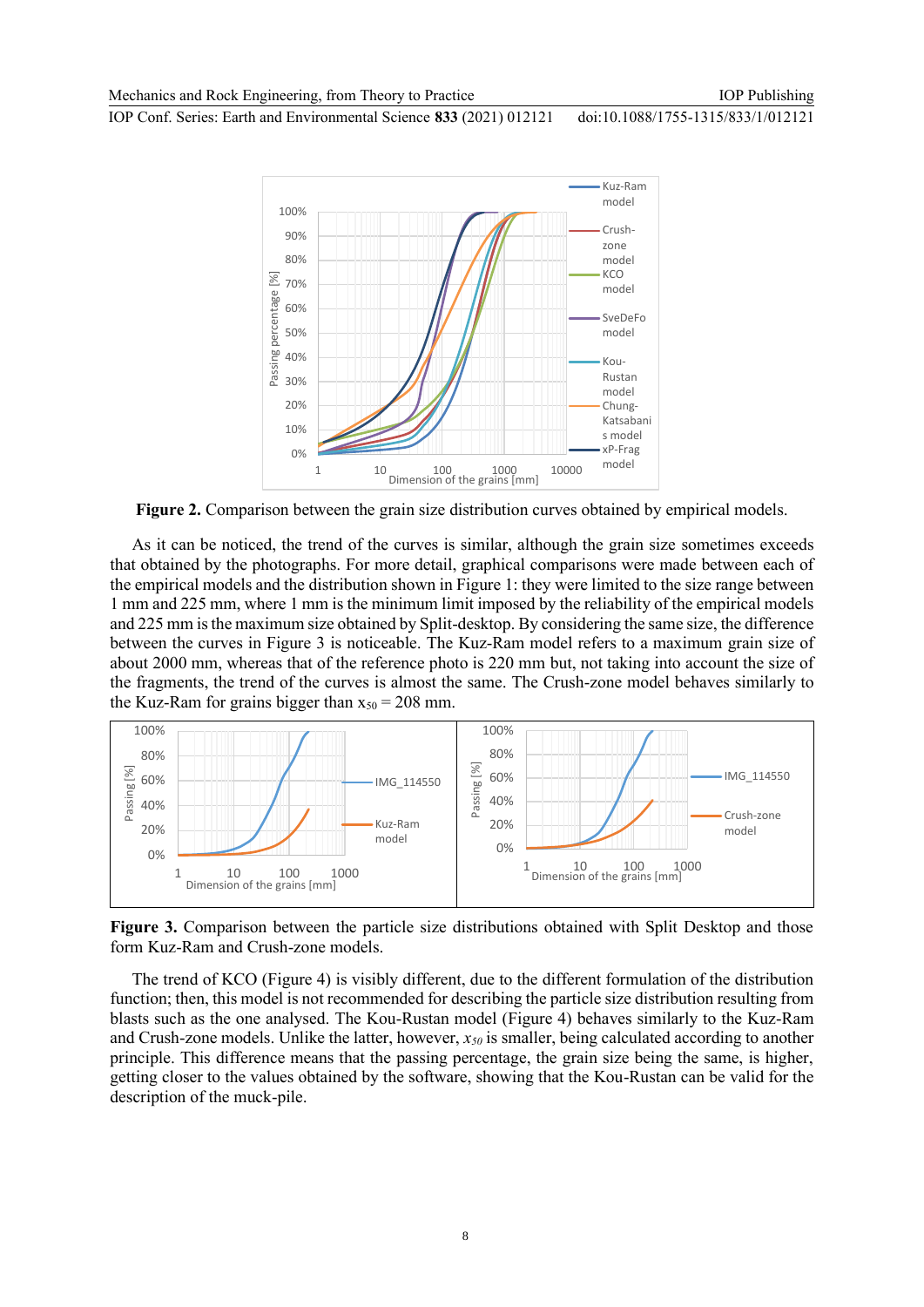Mechanics and Rock Engineering, from Theory to Practice

IOP Publishing

IOP Conf. Series: Earth and Environmental Science **833** (2021) 012121

doi:10.1088/1755-1315/833/1/012121



**Figure 4.** Comparison between the particle size distributions obtained with Split Desktop and with the KCO and Kou-Rustan models.

The SveDeFo model (Figure 5) seems to be the most reliable in terms of comparison with the muck-pile distribution from the quarry; the difference with the previous models is due to the calculation of  $x_{50}$ : the average grain size equation includes, in addition to the quality of the rock mass and the type of explosive, the geometry of the pattern. In this case, in both curves, 100% of passing corresponds to dimensions having the same order of magnitude (about 230 mm).



**Figure 5.** Comparison between the particle size distributions obtained with Split Desktop and the SveDeFo model.

Though the Chung-Katsabanis model being very similar to both the Kuz-Ram and Crush-zone models, the trend of the particle size distribution is different (Figure 6). This can be explained by the calculation of the uniformity index (n), where both  $x_{50}$  and  $x_{80}$  are considered, and by the formulation of the average particle size, which takes into account the geometry of the blast, which vary. This causes both n and  $x_{50}$ to be much smaller than in previous models. Although the xP-Frag model is different compared to the previous ones, it provides a good approximation of the curve obtained by Split-desktop for grains larger than about 40 mm. Hence, this model can be recommended in case of coarser fragments.



**Figure 6.** Left: Comparison between the particle size distributions obtained with Split Desktop and with the Chung-Kastabanis model and xP-Frag.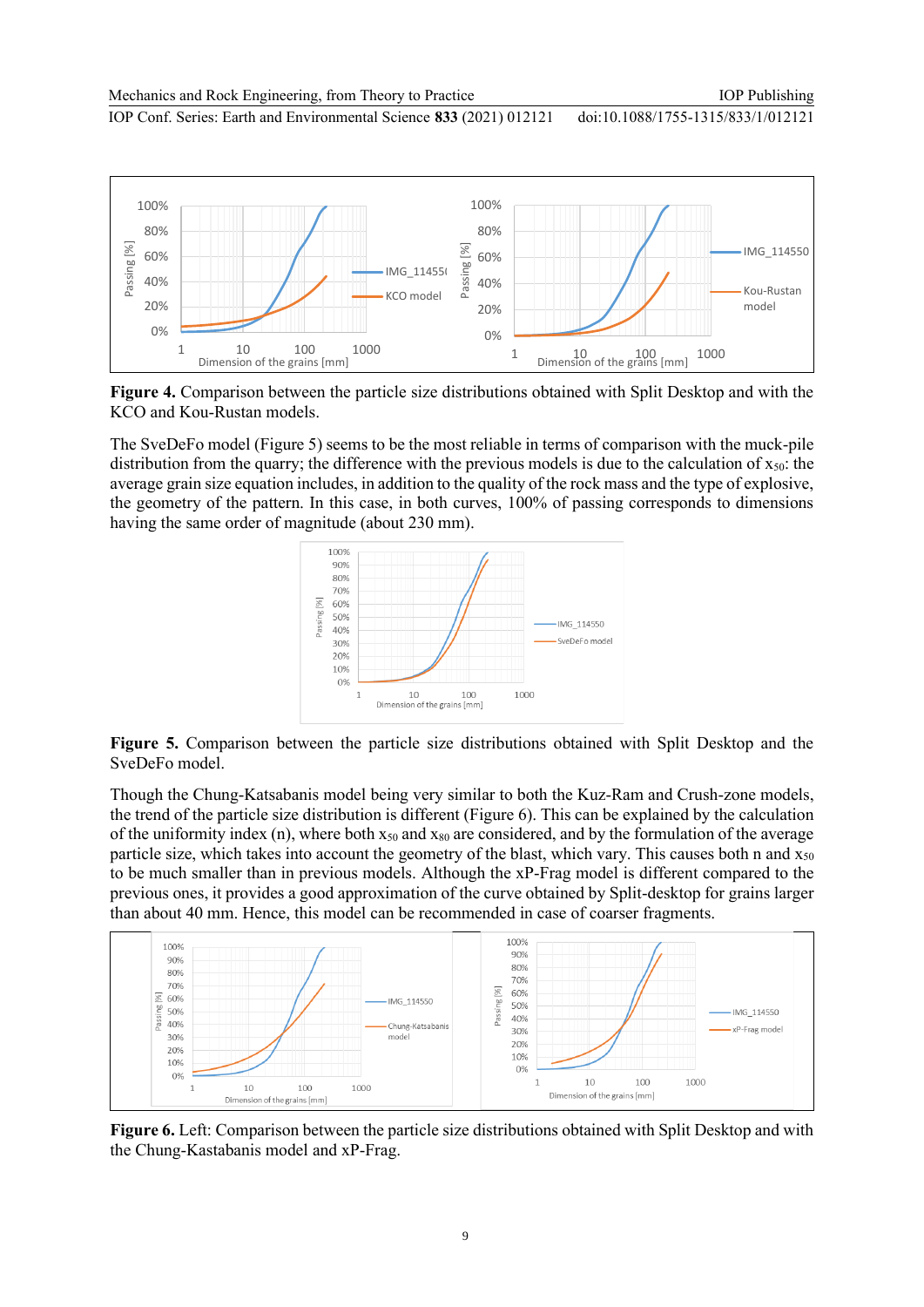## **4. Conclusions**

The purpose of the paper was to provide a comparison between the best known empirical models and the Split-desktop software, to study the grain size distribution from excavation by Drill & Blast. The Split-desktop software made it possible to analyse some images depicting different portions of muckpiles obtained in a limestone quarry. The photographs, however, were not totally characterizing, as the field of the images were sometimes restricted. The analysis showed that the most representative curve is that obtained by applying the SveDeFo model, which is the one that best approximates the distribution depicted by Split-desktop: both curves have the same trend and reach a 100% throughput for grains of the same order of magnitude. The substantial difference between this model and the others is found in the x<sup>50</sup> formula which, beyond considering the parameters characterizing the explosive and the rock mass, also takes into account the blast geometry. In conclusion, the results obtained by some of the empirical models proposed are comparable with those coming from the software; they can therefore be a good option for the a priori analysis of fragmentation and a valid tool for sizing a blast.

### **References**

- [1] Ouchterlony F 2003 Influence of blasting on the size distribution and properties of muckpile fragments, a state-of-the-art review. MinFo Project P2000-10: Energy Optimisation in Comminution, 114 pp.
- [2] Fourney WL 1993 Mechanisms of rock fragmentation by blasting. Comprehensive Rock Engineering Principles, Practice and Projects, vol 4. Oxford: Pergamon Press, pp. 39–69.
- [3] Katsabanis PD and Omidi O 2015 The effect of delay time on fragmentation distribution through small and medium scale testing and analysis. Fragblast 11. Proc. of the 11th int. symposium on rock fragmentation by blasting, AusIMM, Carlton, Australia, pp. 715-720
- [4] Onederra I, Esen S, Jankovic A 2004 Estimation of fines generated by blasting applications for the mining and quarrying industries. Mining Technology,113 (4), pp. 237-247
- [5] Lu W, Leng Z, Chen M, Yan P and Hu Y 2016 A modified model to calculate the size of the crushed zone around a blast-hole. Journal of the Southern African Institute of Mining and Metallurgy, 116, pp. 413-422
- [6] Kuznetsov VM 1973 The mean diameter of the fragments formed by blasting rock. Soviet Mining, 9, pp. 144–148.
- [7] Kanchibotla SS, Valery W and Morrell S 1999 Modelling fines in blast fragmentation and its impact on crushing and grinding. Proceedings of Explo'99—A Conference on Rock Breaking. The Australasian Institute of Mining and Metallurgy, Kalgoorlie, Australia, pp. 137–44.
- [8] Cunningham CVB 2000 The effect of timing precision on control of blasting effects. In R. Holmberg (ed.), Explosives & Blasting Technique: 123–128. Munich–Rotterdam: Balkema.
- [9] Ouchterlony F 2005 The Swebrec© Function: Linking Fragmentation by Blasting and Crushing, Mining Technology (Trans. Instn. Min. Metall. A), 114, pp. A29 – A44.
- [10] Persson PA and Holmberg R 1983 Rock Dynamics. Proc. 5th ISRM Congress, Melbourne, Australia, April 1983, n. ISRM-5CONGRESS-1983-242.
- [11] Ouchterlony F and Sanchidrián JA 2019 A review of development of better prediction equations for blast fragmentation. Journal of Rock Mechanics and Geotechnical Engineering, 11, pp. 1094-1109.
- [12] Shad HIA, Sereshki F, Ataei M and Karamoozian M 2018 Investigation of rock blast fragmentation based on specific explosive energy and in-situ block size. International Journal of Mining and Geoengineering, Volume 52, 1, pp.1-6.
- [13] Chung SH and Katsabanis PD 2010 Fragmentation prediction using improved engineering formulae. Fragblast, 2000(3), pp. 198-207.
- [14] Sanchidrián JA and Ouchterlony F 2017 A Distribution-Free Description of Fragmentation by Blasting Based on Dimensional Analysis. Rock Mechanics and Rock Engineering, 50, pp. 781–806.
- [15] Cunningham CVB 1983 The Kuz–Ram model for prediction of fragmentation from blasting. In R. Holmberg & A Rustan (eds), Proc. First Int. Symposium on Rock Fragmentation by